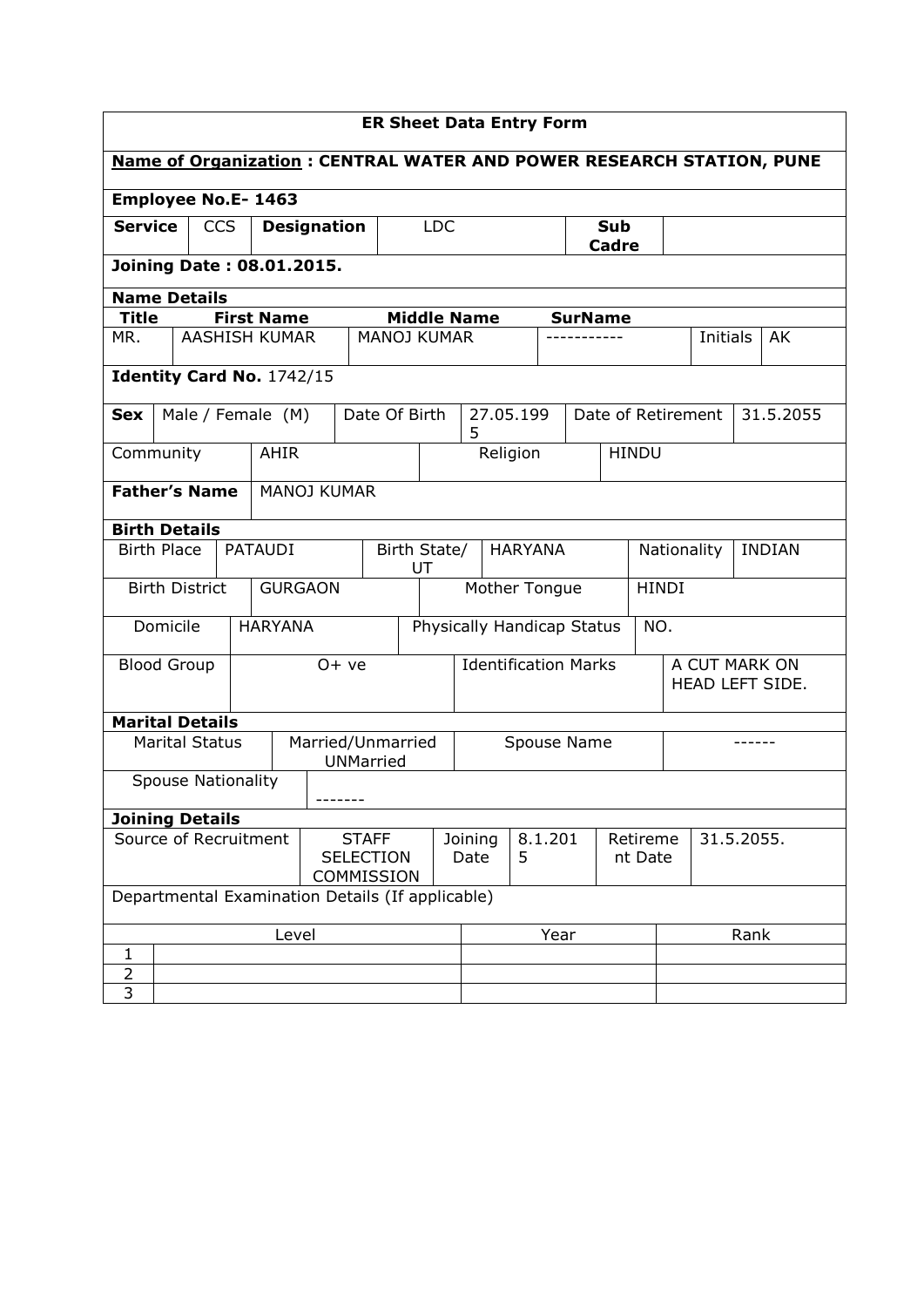| Remarks (if any)            |                  |             |              |              |
|-----------------------------|------------------|-------------|--------------|--------------|
| Languages known             |                  |             |              |              |
|                             | Name of Language | <b>Read</b> | <b>Write</b> | <b>Speak</b> |
| Indian Languages 1<br>Known | <b>HINDI</b>     | <b>YES</b>  | <b>YES</b>   | <b>YES</b>   |
| $\overline{2}$              | <b>ENGLISH</b>   | <b>YES</b>  | <b>YES</b>   | <b>YES</b>   |
| 3                           |                  |             |              |              |
| $\overline{4}$              |                  |             |              |              |
| 5                           |                  |             |              |              |
|                             |                  |             |              |              |
| Foreign Languages           |                  |             |              |              |
| Known                       |                  |             |              |              |
| $\overline{2}$              |                  |             |              |              |
| 3                           |                  |             |              |              |

## Details of deputation (if applicable)

| Name of the Office | Post held at that<br>time in parent office | Name of post<br>(selected for<br>deputation | Period of deputation |      |  |
|--------------------|--------------------------------------------|---------------------------------------------|----------------------|------|--|
|                    |                                            |                                             | Since                | From |  |
|                    |                                            |                                             |                      |      |  |

## Details of Foreign Visit

| SI.<br>No. | Place of Visit | Date of<br>visit | Post held at<br>that time | Whether it<br>is a<br>personal or<br>official visit | Details of visit |
|------------|----------------|------------------|---------------------------|-----------------------------------------------------|------------------|
|            |                |                  |                           |                                                     |                  |

## Transfer/Posting Detail (if applicable)

| Place | Period of posting |         |  |  |  |  |  |  |
|-------|-------------------|---------|--|--|--|--|--|--|
|       | Since             | From-TO |  |  |  |  |  |  |
|       |                   |         |  |  |  |  |  |  |
|       |                   |         |  |  |  |  |  |  |
|       |                   |         |  |  |  |  |  |  |
|       |                   |         |  |  |  |  |  |  |
|       |                   |         |  |  |  |  |  |  |